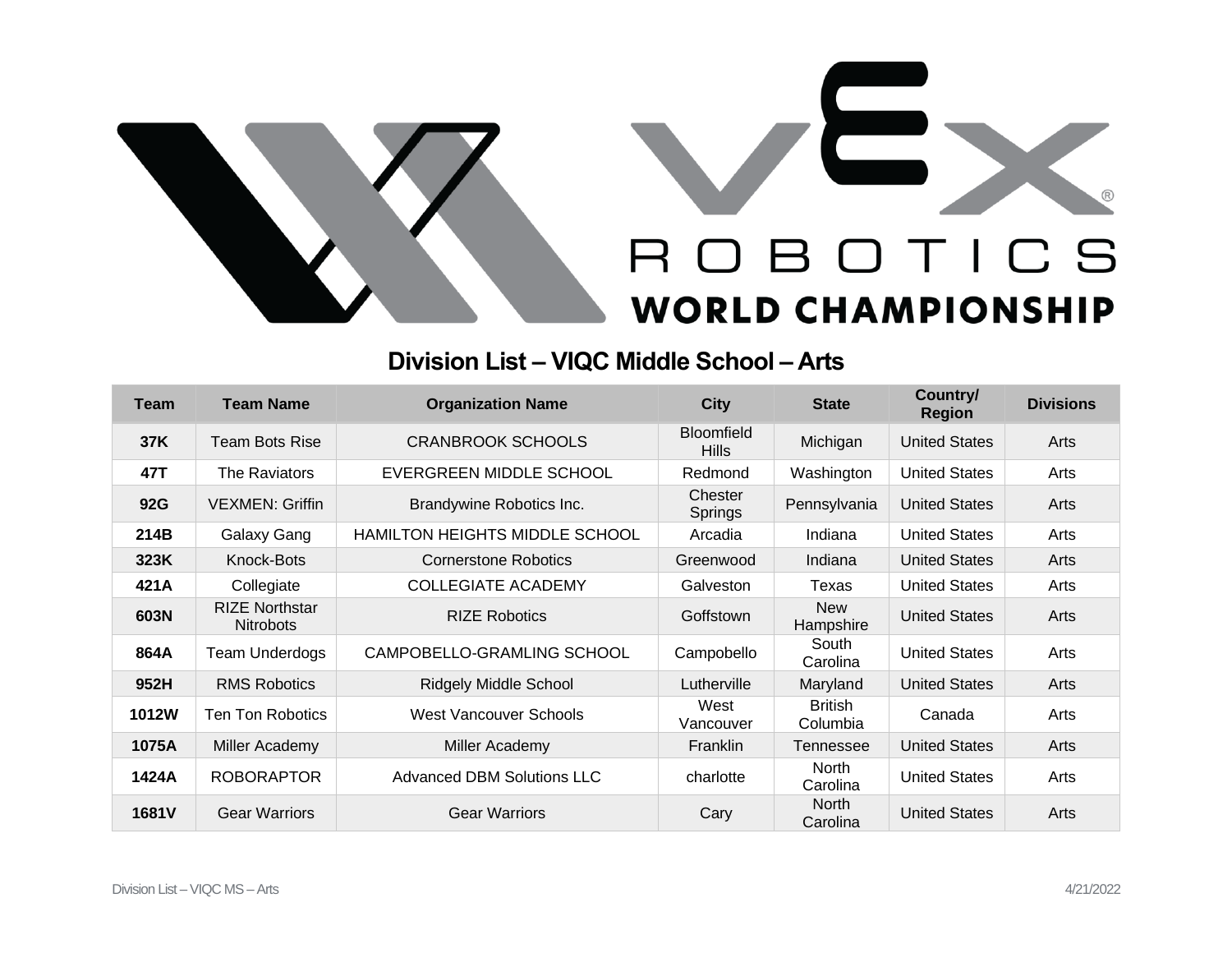*Division List – VIQC MS – Arts*

| <b>Team</b>  | <b>Team Name</b>              | <b>Organization Name</b>                            | <b>City</b>              | <b>State</b>            | Country/<br><b>Region</b> | <b>Divisions</b> |
|--------------|-------------------------------|-----------------------------------------------------|--------------------------|-------------------------|---------------------------|------------------|
| 1802A        | <b>NexGen Robotics</b><br>A   | <b>NexGen Robotics</b>                              | San Juan<br>Capistrano   | California              | <b>United States</b>      | Arts             |
| 1916G        | A.C                           | <b>Hutto Middle School</b>                          | <b>HUTTO</b>             | <b>Texas</b>            | <b>United States</b>      | Arts             |
| 2048R        | <b>Robo Builders</b>          | Elevations                                          | <b>Traverse City</b>     | Michigan                | <b>United States</b>      | Arts             |
| 2501V        | The Killer Vees               | Jr Jacket Robotics                                  | <b>Council Bluffs</b>    | lowa                    | <b>United States</b>      | Arts             |
| 2820A        | <b>Bob-Cat-Apulters</b>       | OYSTER RIVER MIDDLE SCHOOL                          | Durham                   | <b>New</b><br>Hampshire | <b>United States</b>      | Arts             |
| 3148A        | G.E.A.R.S                     | <b>6TH GRADE CENTER</b>                             | Greenville               | <b>Texas</b>            | <b>United States</b>      | Arts             |
| 4299K        | <b>CouGEARS K</b>             | <b>Ellis Middle School</b>                          | Hendersonvill<br>e       | Tennessee               | <b>United States</b>      | Arts             |
| 5081A        | Can We Get A                  | <b>CITY/PEMBROKE PINES CHARTER</b><br>MIDDLE SCHOOL | Pembroke<br><b>Pines</b> | Florida                 | <b>United States</b>      | Arts             |
| 5657G        | <b>Desert Gear Girls</b>      | <b>Desert Coders</b>                                | Phoenix                  | Arizona                 | <b>United States</b>      | Arts             |
| 6277Z        | 6277Z RoboCavs                | THE HARVEY SCHOOL                                   | Katonah                  | New York                | <b>United States</b>      | Arts             |
| 6655A        | <b>INSTINCT</b>               | Morrison Academy Taichung                           | Taichung                 |                         | Chinese<br>Taipei         | Arts             |
| 7130E        | <b>Beatle Bots</b>            | <b>Lied Middle School</b>                           | Las Vegas                | Nevada                  | <b>United States</b>      | Arts             |
| <b>7704S</b> | <b>Steel Eagles</b>           | ZIONSVILLE MIDDLE SCHOOL                            | Zionsville               | Indiana                 | <b>United States</b>      | Arts             |
| 8390C        | // Caution Tape<br>Cannon //  | Caution Tape Robotics ////                          | Markham                  | Ontario                 | Canada                    | Arts             |
| 10014C       | <b>Upper Perk</b><br>Robotics | <b>Upper Perk Robotics</b>                          | Pennsburg                | Pennsylvania            | <b>United States</b>      | Arts             |
| 10256A       | Nuggets {[ Blue ]}            | <b>KLONDIKE MIDDLE SCHOOL</b>                       | West<br>Lafayette        | Indiana                 | <b>United States</b>      | Arts             |
| 10515C       | <b>Hercules</b>               | J WILLIAM FULBRIGHT JUNIOR HIGH<br><b>SCHOOL</b>    | Bentonville              | Arkansas                | <b>United States</b>      | Arts             |
| 10740A       | The A Team                    | OAK MOUNTAIN MIDDLE SCHOOL                          | Birmingham               | Alabama                 | <b>United States</b>      | Arts             |
| 10775P       | CyberEAGLES                   | SYCAMORE SCHOOL                                     | Indianapolis             | Indiana                 | <b>United States</b>      | Arts             |
| 10931A       | <b>MSPA</b>                   | MIDDLE SCHOOL OF PLAINVILLE                         | Plainville               | Connecticut             | <b>United States</b>      | Arts             |
| 11064D       | <b>Brink CyberCats</b>        | <b>BRINK JHS</b>                                    | <b>OKC</b>               | Oklahoma                | <b>United States</b>      | Arts             |
| 11425B       | The Chairmen                  | Vallivue Middle School                              | <b>CALDWELL</b>          | Idaho                   | <b>United States</b>      | Arts             |
| 11471R       | Terminators                   | <b>LaSalle Preparatory School</b>                   | Niagara Falls            | New York                | <b>United States</b>      | Arts             |
| 11575F       | Kermit's Kult                 | <b>COLEMAN MIDDLE SCHOOL</b>                        | Tampa                    | Florida                 | <b>United States</b>      | Arts             |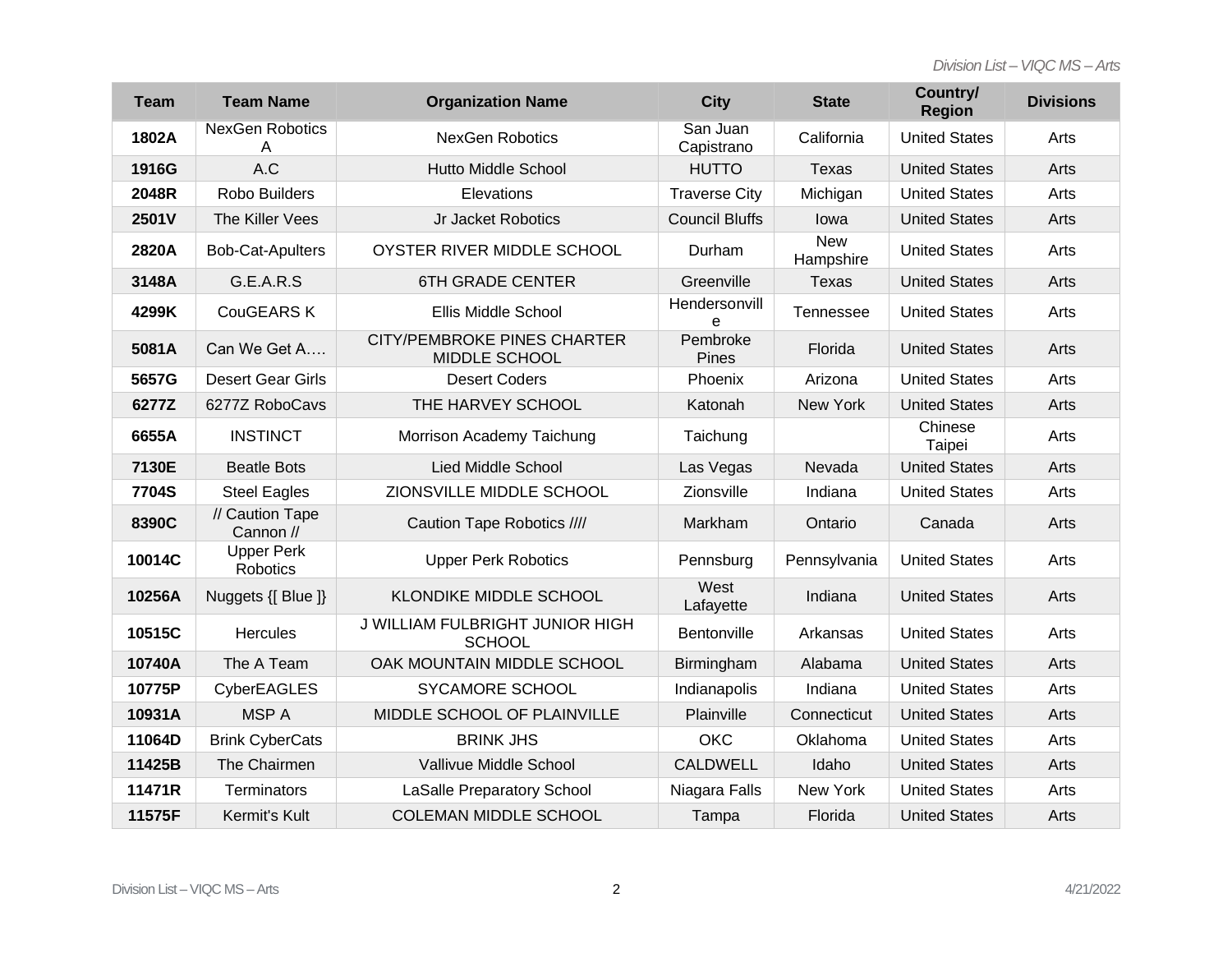| <b>Team</b> | <b>Team Name</b>                  | <b>Organization Name</b>                                                 | <b>City</b>      | <b>State</b>      | Country/<br><b>Region</b> | <b>Divisions</b> |
|-------------|-----------------------------------|--------------------------------------------------------------------------|------------------|-------------------|---------------------------|------------------|
| 12212A      | The Ball<br>Handlers              | Private / Independent Team                                               | Palatine         | Illinois          | <b>United States</b>      | Arts             |
| 13952B      | Barbeque<br><b>Buddies</b>        | LAKESIDE MIDDLE SCHOOL                                                   | Lake Village     | Arkansas          | <b>United States</b>      | Arts             |
| 15281W      | <b>WOLFBOTS</b><br><b>SIGMA</b>   | WILLIAMSBURG MIDDLE SCHOOL                                               | Arlington        | Virginia          | <b>United States</b>      | Arts             |
| 16868A      | Piethon                           |                                                                          | Markham          | Ontario           | Canada                    | Arts             |
| 18455A      | Autonomous<br>Inventors 1         | N/A                                                                      | Fremont          | California        | <b>United States</b>      | Arts             |
| 19370B      | <b>OLPH</b><br>RoboRams Team<br>B | Our Lady of Perpetual Help Catholic School                               | Chattanooga      | Tennessee         | <b>United States</b>      | Arts             |
| 20616A      | Robolution A                      | ALEX SANGER PREPARATORY MIDDLE                                           | Dallas           | <b>Texas</b>      | <b>United States</b>      | Arts             |
| 21124B      | The Flying<br>Rockets             | ELLEN OCHOA LEARNING CENTER                                              | Cudahy           | California        | <b>United States</b>      | Arts             |
| 21721A      | <b>Travis Robotics</b>            | WILLIAM B TRAVIS ACAD/VANGRD FOR<br><b>ACADEMICALLY TAG</b>              | Dallas           | Texas             | <b>United States</b>      | Arts             |
| 23761A      | AMS CT<br><b>Robotics</b>         | Avon Middle School                                                       | Avon             | Connecticut       | <b>United States</b>      | Arts             |
| 25414A      | <b>Monart Robotics</b>            | <b>Monart Robotics</b>                                                   | Pearland         | Texas             | <b>United States</b>      | Arts             |
| 29611C      | Mitokondriuh                      | Powdersville Middle School                                               | Greenville       | South<br>Carolina | <b>United States</b>      | Arts             |
| 31108A      | <b>Agape Robotics</b>             |                                                                          | Porter Ranch     | California        | <b>United States</b>      | Arts             |
| 31614B      | <b>Maniac Makers</b>              | <b>MAURINE CAIN MIDDLE</b>                                               | Rockwall         | <b>Texas</b>      | <b>United States</b>      | Arts             |
| 33033F      | St. Paul's<br>Lutheran - F        | ST PAULS LUTHERAN SCHOOL                                                 | Onalaska         | Wisconsin         | <b>United States</b>      | Arts             |
| 34107F      | St Joseph Darth<br>Vexers         | ST JOSEPH GRADE SCHOOL                                                   | Huntington       | West Virginia     | <b>United States</b>      | Arts             |
| 36888A      | Houston Dragon<br>Academy         | Houston Dragon Academy                                                   | <b>HOUSTON</b>   | <b>Texas</b>      | <b>United States</b>      | Arts             |
| 39124B      | <b>Shining Eagles</b>             | <b>LAWTON CHILES MIDDLE SCHOOL</b>                                       | Miami            | Florida           | <b>United States</b>      | Arts             |
| 42193A      | VEX-X                             | Independent Team - Brambleton MS, Eagle<br>Ridge MS, Farmwell Station MS | Ashburn          | Virginia          | <b>United States</b>      | Arts             |
| 44873A      | <b>High Voltage</b>               | Millcreek Junior High School                                             | <b>BOUNTIFUL</b> | Utah              | <b>United States</b>      | Arts             |
| 46168G      | Team: Work                        | <b>PYRE Robotics</b>                                                     | Plainfield       | Indiana           | <b>United States</b>      | Arts             |
| 48084R      | <b>RogueBots</b>                  | Private team not affiliated with a<br>school/organization                | Troy             | Michigan          | <b>United States</b>      | Arts             |